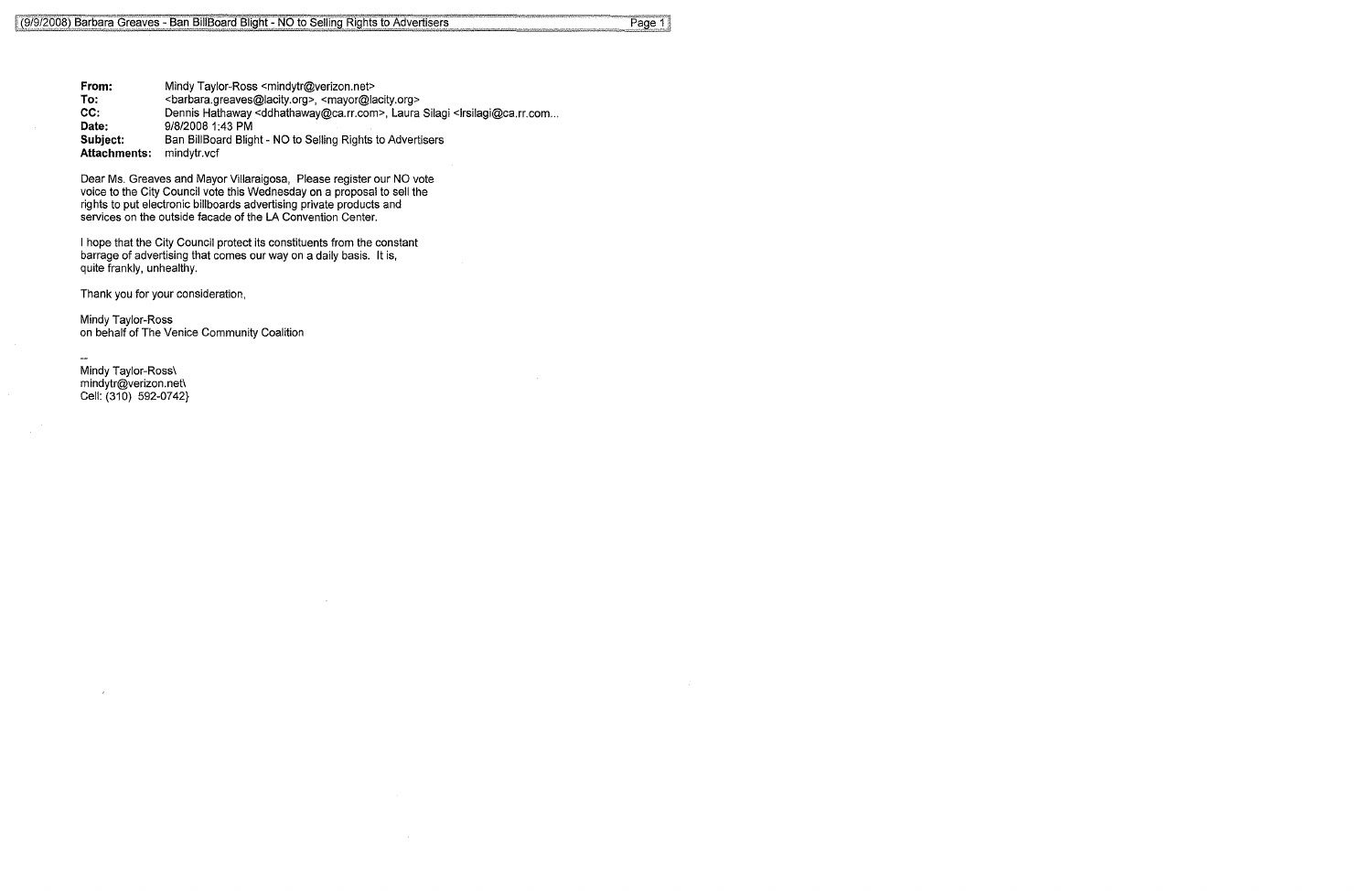**From:**  To: CC: **Date: Subject:**  "Jordan Goldman" <jordgold@gmail.com> <barbara.greaves@lacity.org> <councilmember.weiss@lacity.org> 9/8/2008 1:06 PM Billboard ordinance / City Council file #08-2020

My name is Jordan Goldman, I'm a Los Angeles resident. I'm writing to urge the City Council to take the strongest possible stand against billboards and electronics signs in LA. The signs are really horrible visual pollution, they're wasteful of precious energy, and they frankly make our city look very trashy. The massive amount of huge signs sends a clear message to citizens and visitors alike that we don't care about our city's appearance or the quality of life of its residents. They are horrible. Please stand strong in regulating them.

I am a member of the Coalition to Ban Billboard Blight.

- Jordan Goldman 1549 1/2 S Wooster St Los Angeles, CA 90035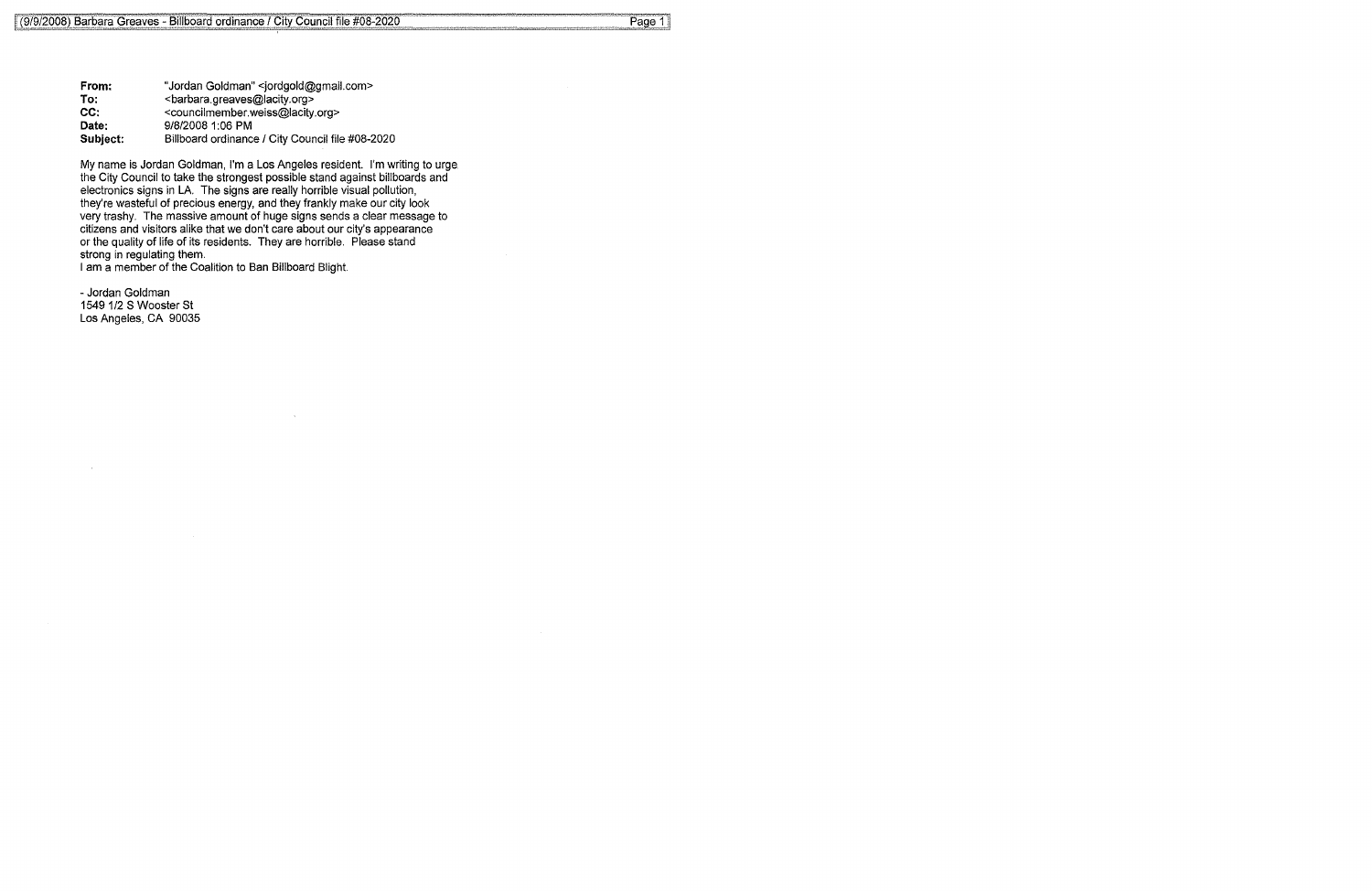$\sqrt{2}$  ,  $\sqrt{2}$ 

| From:    | "Steven J. Coker, CFP" <cokertax@prodigy.net></cokertax@prodigy.net>                                                   |
|----------|------------------------------------------------------------------------------------------------------------------------|
| To:      | <br>starbara.greaves@lacity.org>                                                                                       |
| CC:      | Andrew Westall <andrew.westall@lacity.org>, CD-5 Jennifer Badger <jennif< td=""></jennif<></andrew.westall@lacity.org> |
| Date:    | 9/8/2008 12:07 PM                                                                                                      |
| Subject: | PLUM Comm. meeting Tues Sept. 9 re: Billboards, public comment                                                         |

## Ms, Greaves,

I understand that there is a meeting of the PLUM Committee tomorrow (Tues Sept. 9) to consider a motion to begin the process of rewriting the city's sign ordinance to address legal issues sign companies have raised to successfully circumvent the city's 2002 ban on new billboards and other forms of "off-site" advertising. I would like to provide public comment.

I have been following the billboard issue in Los Angeles for years. I am a former Neighborhood Council board member (So. Robertson NC) and member if its Land Use Committee. I do not claim to an expert in this matter, but I feel I am well versed. I have read Building & Safety's regulations concerning signage. I have an extensive knowledge of my local neighborhood and signage in our area.

These are issues I feel are important.

-There does not appear to be an official billboard registry anywhere, only an "unofficial" one on a website maintained privately. The city should create one.

-Signs exist where determining an exact address is difficult or impossible. (Such as MTA right of way along Exposition Blvd. near Palms Blvd.) This makes reporting violations difficult or impossible. Almost no signs have an address on their pole/sign, as required by Building & Safety regulations.

-Existing Building & Safety regulations appear to be ignored. Small signs by a company called Fuel appear to have been constructed without permits at gas stations and many other businesses. They appear to be in violation of existing regulations concerning spacing between "off-site" signs. Signs by a company called Vista Media appear to ignore regulations for identification on the signs (none of their signs have ID numbers).

-The exising Building & Safety penalties appear to be too minimal. At \$1 ,000/day, it's barely more than the supposed \$25,000 month in rent a digital sign can rent for. Given the miniscule chance of being "caught", putting up illegal signs is an excellent financial bet. The penalty for illegal signs should be increased to \$25,000/day for digital billboards.

-The fact that billboard companies do not pay a tax to the city of Los Angeles is absurd. Many of these sign companies block traffic when they have to change signs. They relay on city streets to provide "customers" to view the signs. They occasionally block city streets to maintain the signs. Unlike other "free speech" like TV, radio, the internet, newspapers, magazines, etc. this is one of the only types of "free speech" that is forced on us. Companies have the right to "speak", but we should also have the right not to be forced to "listen".

Companies are getting the benefit of a forced audience, without paying for the priviledge.

-The ban on billboards facing freeways is being ignored. In our neighborhood, the intersection of Robertson & National has an illegal sign facing the freeway. Enforcement has never occured. If the city of Los Angeles cannot enforce existing regulations, they should ask the state of California Attorney General to step in and assist in enforcement.

-The enforcement of billboard regulations should not be done by an elected official, as long as elected officials can use billboards to advertised their election campaigns. Rocky Delgadillo's use of donated billboard space in his election, combined with his lack of enforcement of illegal billboards, is a significant controversy.

-Digital billboards should not be allowed to change their signs several times every minute. They are becoming more "TV's" than billboards. Ads should not be allowed to change more than once an hour. -Billboards should not be allowed within 500' of any residentially zoned property to minimize nuisance. They should be banned within 250' of any property (irregardless of zoning) used as a residence. -Billboards should not be allowed to advertise any controlled substance or business/product for adults only within 1000' of any school, school travel route, day care center, or house of worship between ?am and 4pm.

-All billboard lighting should be shut off between 11 pm and 6am.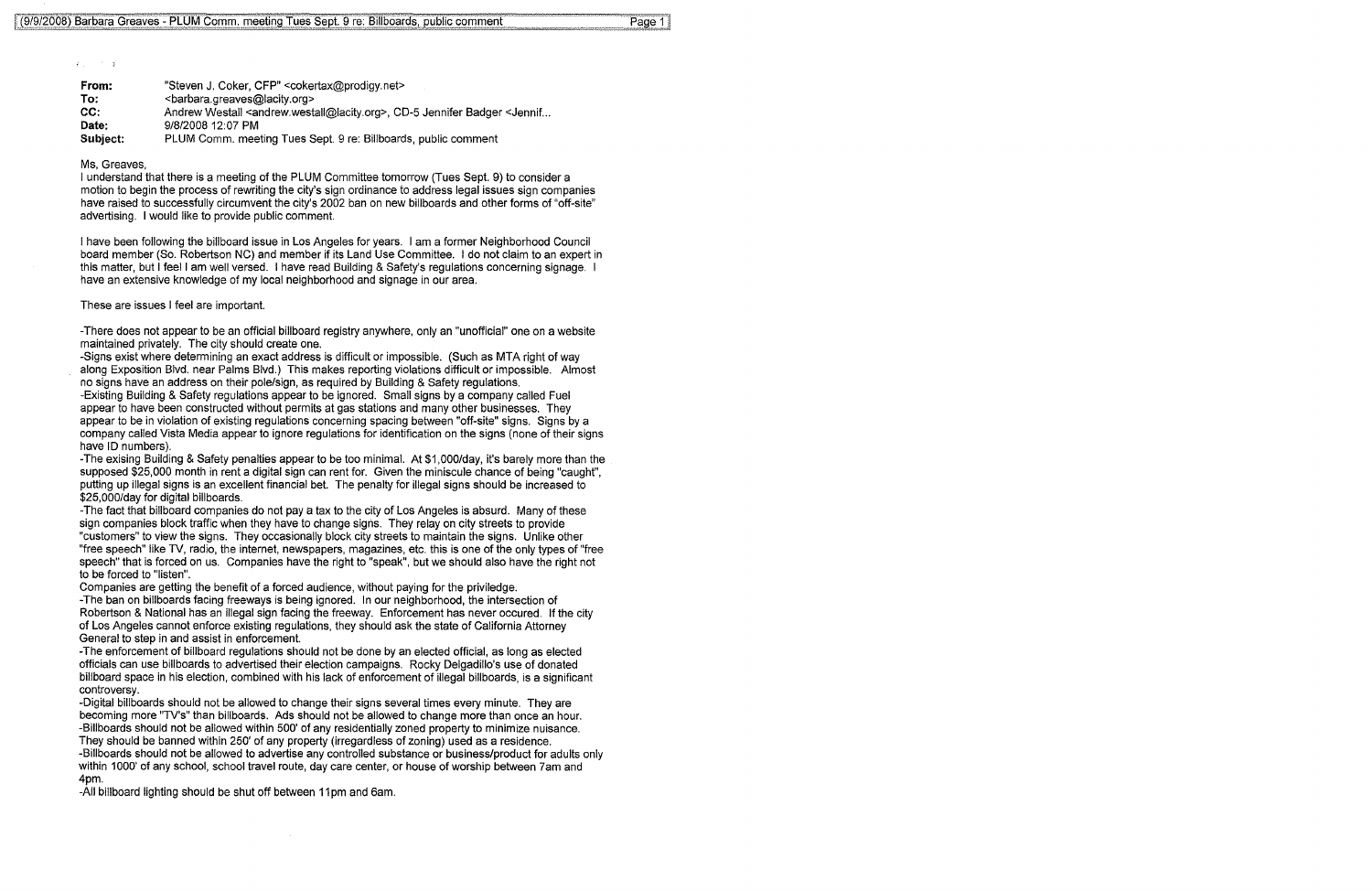-Billboards should not be allowed within 500' of any adjoining city that bans billboards (like Culver City), so as to not circumvent those city's regulations.

-Billboards should not be allowed to be within 500' of any freeway or freeway onramp/offramp. Existing B&S reg's seem to ignore onramps/offramps, and concentrate only on the main highway. However, they same reasoning applies to both.

-Billboard companies should not be permited to block streets to change or maintain a sign without getting a permit to do so. They should be banned from doing so during rush hour, to avoid causing gridlock. -All "modernization" of billboards (i.e. conversation of non-digital to digital) should be treated as construction of a new billboard. These modernizations significantly alter the use and value of the billboard. Often, only the pole is left unchanged. A billboard is not primarily the pole, it is the face.

Thank you.

 $\sim 100$  $\mathbf{r}$ 

> Steven Coker cokertax@prodigy.net 1539 Sawtelle Blvd., Suite 12 Los Angeles, CA 90025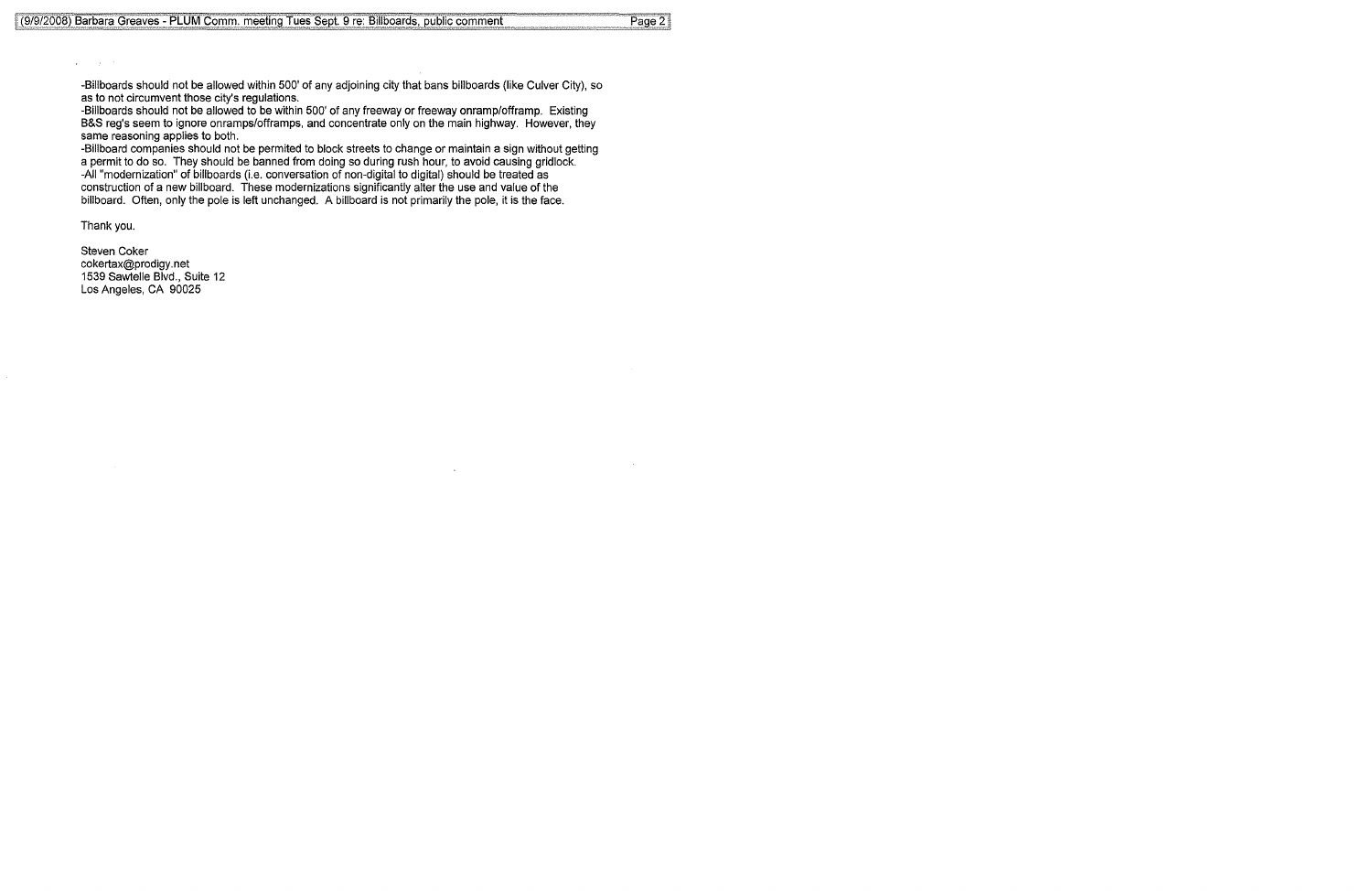| From:    | Janet Kleinbart <iplanetc@pacbell.net></iplanetc@pacbell.net> |
|----------|---------------------------------------------------------------|
| To:      | <br>sharbara.greaves@lacity.org>                              |
| Date:    | 9/8/2008 11:19 AM                                             |
| Subject. | NO BILLBOARDS-PLEASE!!!!!!!!!!!                               |

To all concerned:

I have sent these before, and am sending them again, as I will not be in town to vehemently argue against having these awful billboards in our neighborhood. If we don't take a good long look at what the appearance of our city represents, then we are missing the big picture of our individual lives on earth. It isn't just a capitalistic turn. We chose to live in cities to our liking, our level of careers and desired schools for our children. We develop communities and rave about community spirit if in fact we have one. In Encino, we do have a great sense of community spirit. It is rare perhaps in this big Los Angeles, but it really exists. I grew up in Milwaukee, Wisconsin, where people cared and worked hard to make a difference. They cleaned up the city, and it stayed that way. I remember my mom on the Mayor's Beautification Committee. They erected fountains, planted flowers and made sure litter didn't happen. Now I am far away in California where people give you the finger before they'll help you cross the street. I have however, found a community to live in and raise our children of a decent neighborhood with other people who care. Now Encino is suffering construction that is spinning out of control for some greedy developers, and huge billboards are being promoted as the next great thing. Well, it isn't the next good thing. It is terrible. It makes our neighborhood seedy, with garish lights and distracting images. For months last year I had to suffer seeing billboards for "premature ejaculation".... that was tough having to explain to my children. Will we have any say in what appears on the billboards? Of course not. It is up to you to prevent them from being constructed. There are plenty of other advertising venues available.

I am begging as a concerned citizen, don't allow these billboards.

Janet Kleinbart

To my fair elected city officials,

In regards to the concept of New Digital Billboards with bright lights and distracting sizes, remember this:

JUST BECAUSE YOU CAN, DOESN'T MEAN YOU SHOULD.

Please preserve the little dignity we still have as communities who care what is happening. Our society is spinning out of control. This is just another example of greed and self importance. Unfortunately, few will speak up against it and most don't even know about it. However, people will complain after they see the tackiness of it later.

We have more than enough garish signs all over our city. Los Angeles